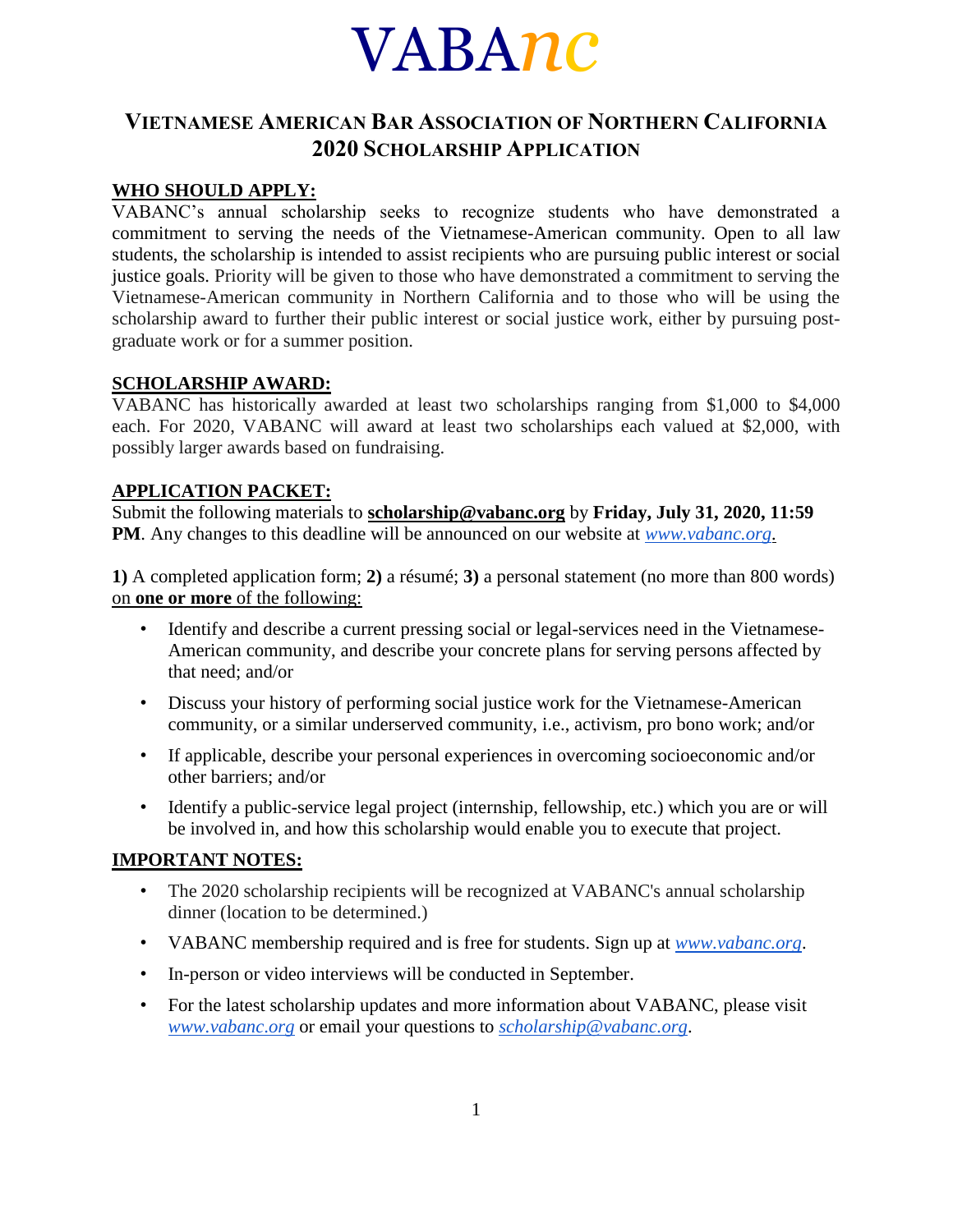

## **SCHOLARSHIP APPLICATION**

(If you require additional space, please feel free to include an attachment.)

Name:

Email:

Address:

Phone Number:

**LAW SCHOOL:**

Anticipated Date of Graduation:

Honors and Activities (including community involvement):

Areas of interest (*i.e.,* public interest, non-profit, etc.):

**COLLEGE:**

Degree, Major and Graduation Date:

Honors and Activities: